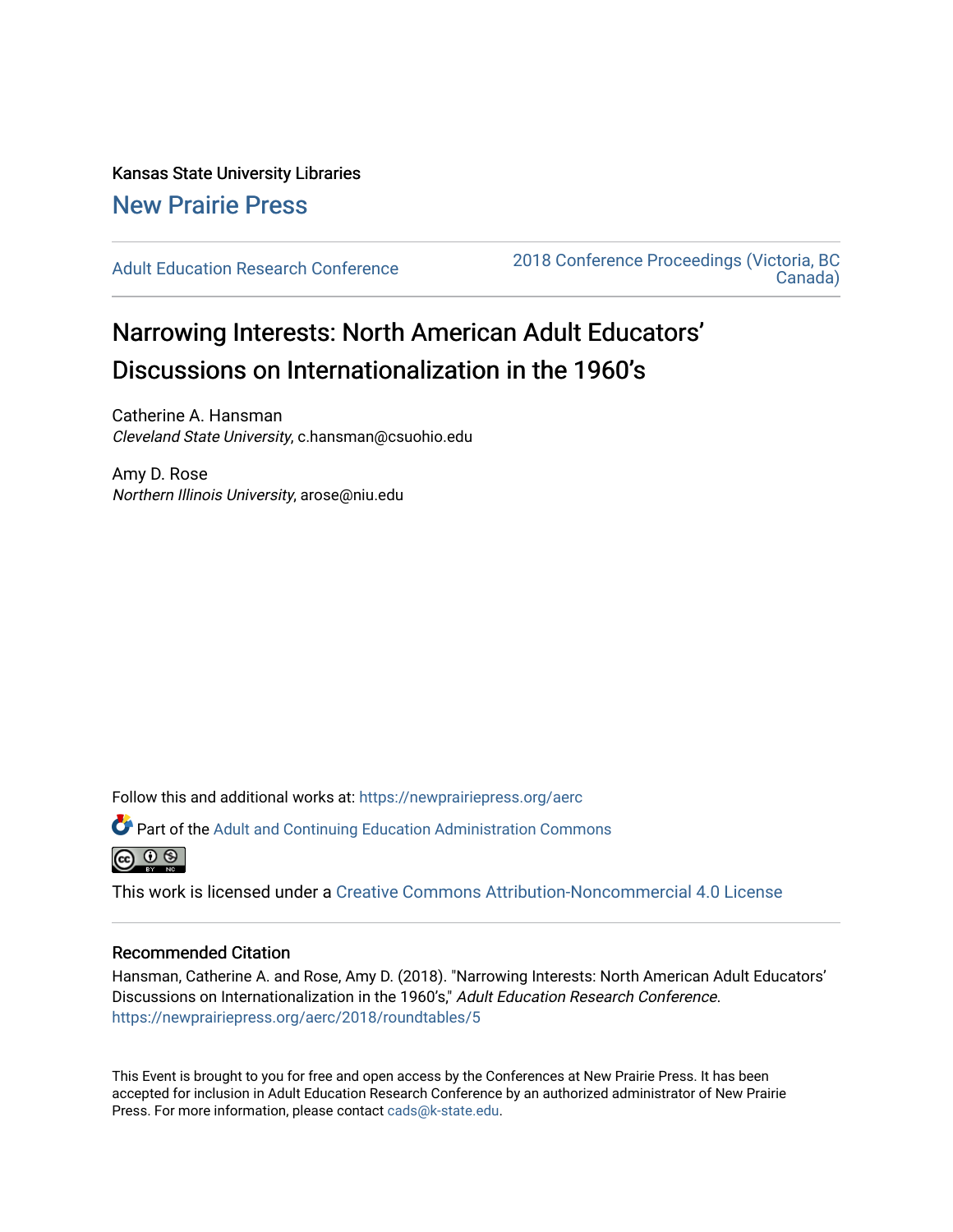## **Narrowing Interests: North American Adult Educators' Discussions on Internationalization in the 1960's**

Catherine Hansman Cleveland State University

Amy D. Rose Northern Illinois University

**Abstract:** In examining the history of the field of Adult Education, interesting questions about the development of the knowledge base emerges. This research examines the countervailing strands and how the resulting focus narrowed the field to North America interests in the 1960s.

The academic study of adult education in the United States has always been a somewhat precarious venture. At the first meeting of the Commission of Professors of Adult Education (CPAE) in 1957, Abbot Kaplan asked, "What is the content, the essential ingredient of adult education, that marks it off from other fields or disciplines?" (cited in Welton, 2013, p. 197). Welton (2013) notes that this question continues to reverberate and indeed to define the field. While the question was not resolved (at the time or really ever) it was clear to all at the time that this was the key question. In order to survive in the academy, adult education needed a unique perspective and area. However, as a professional field of practice, the area of medicine also served as a potential model, because the uniqueness would be in the area of practice rather than as a unique discipline (Welton, 2013).

As we examine the history of the field, interesting questions about the development of the knowledge base emerges. We ask, how did the knowledge base develop, and who were the important players? In this paper, we examine, what the countervailing strands were, how the resulting focus narrowed the field, and the ways that the North American field limited itself to North America interests. During the 1950s and 1960s, the Commission of Professors of Adult Education (CPAE) worked to delineate the field, in particular identifying what areas needed to be researched and what was to be considered *good research*. The CPAE's overall approach was to articulate what adult educators needed to know and how they envisioned the field. Of necessity, we also seek to understand how individuals viewed the constant tension between the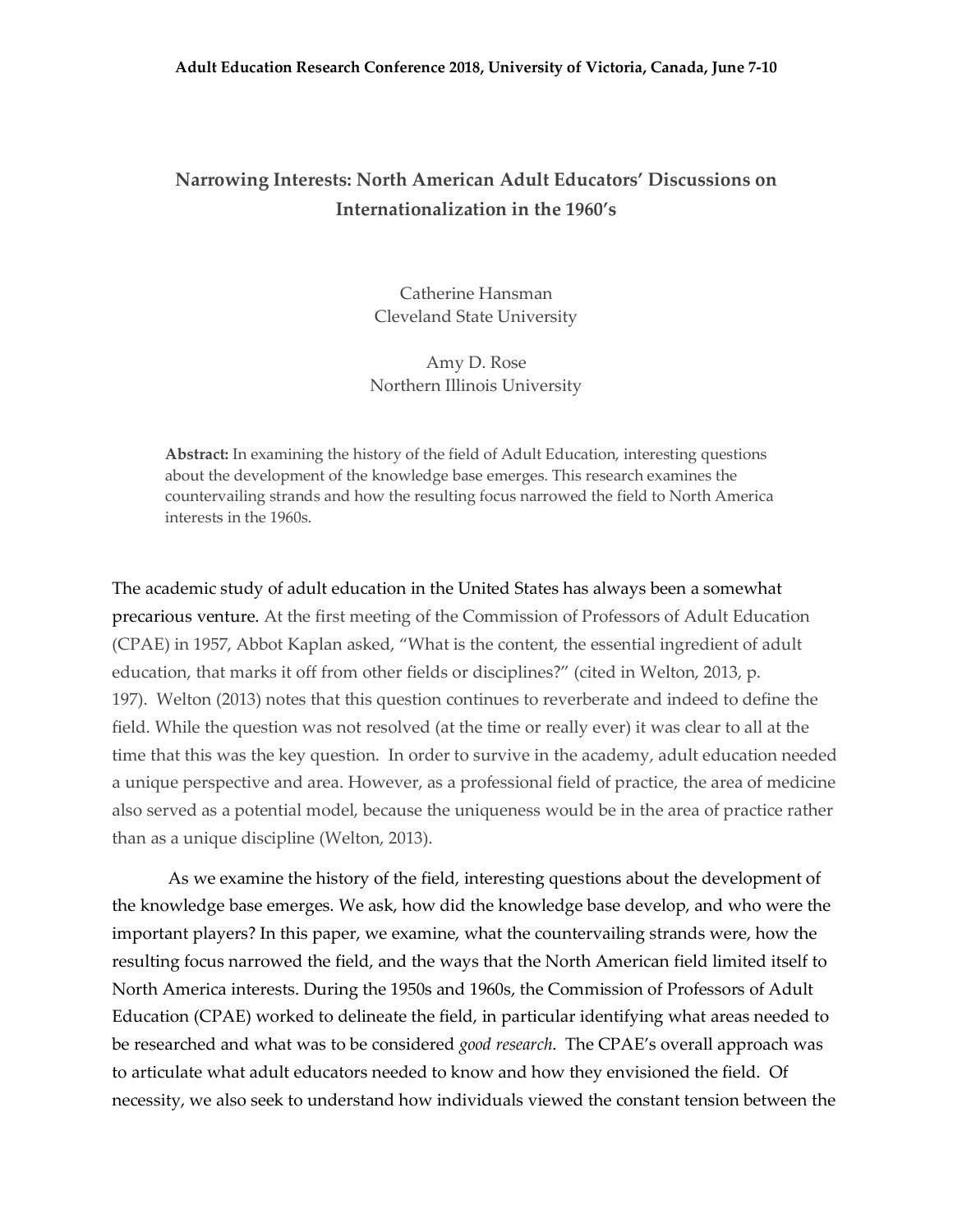demands of their own institutions and their desire to develop the field. Ultimately, this tension resulted in a growing gap between the practice of adult education as understood in the U.S. and the academic discipline. Much of what happened in the U.S. was mirrored in Canada, where the early adult education professors were trained in U.S. institutions. In recent times, there has been an increasing isolation within U.S. professoriate and a growing distinction between U.S. and Canadian concerns, but this was not necessarily true in the early years of development.

In this paper, we examine one issue in the hopes of illuminating some of the questions mentioned above. There are similarities and differences between the U.S. development of the field and the European field. Of particular interest here is the attempt to internationalize the field in the late 1960s. This interest was initiated by a group of Canadian scholars, led by Roby Kidd. Ultimately, Kidd became disillusioned and withdrew from active participation in the Commission of Professors of Adult Education to more fully pursue this interest.

The end point for this study is 1969. In 1969, the Canadian professors of adult education began to seriously explore the need for their own organization. At a meeting in October, 1969, a small group laid out areas of concern. These included: facilitating discussions among those involved in "university level instruction in adult education in Canada (Draper, 1969);" working together to identify priorities and resources; find ways to balance teaching, research and service; convince universities that adult education is important; support part-time students; study trends; facilitate the sharing of research. One of the cautions that emerged from the minutes was a concern that interdisciplinary should not be excluded. Such an exclusion would be "folly" that would lead to "isolationism". Additionally, they worried that the new organization should not be limited to professors (Draper, 1969).

One of the reasons that they were so concerned about this folly was the precedent being followed by their American counterparts. The American counterparts were struggling with how to develop an adult education organization that would help spur academic acceptance and convey integrity. Through the attempts the form the Commission of Professors of Adult Education (CPAE) in the late 1950's/early 1960's and the through the founding of the Adult Education Research Conference, they sought to delineate the prime areas of research in adult education; who should be members or attend meetings, and what the key US-focused concerns should be. The (CPAE) was founded in 1957, and the National Seminar for Adult Education Research (NSAER) was inaugurated in 1960. The Commission on Research, which was an invitation-only group and housed in the Adult Education Association (AEA), was another group focusing on adult education research during this time period. CPAE was a limited membership group designed to deal specifically with issues related to professors of adult education. Only those who had a half-time faculty appointment or more as an instructor in an

2